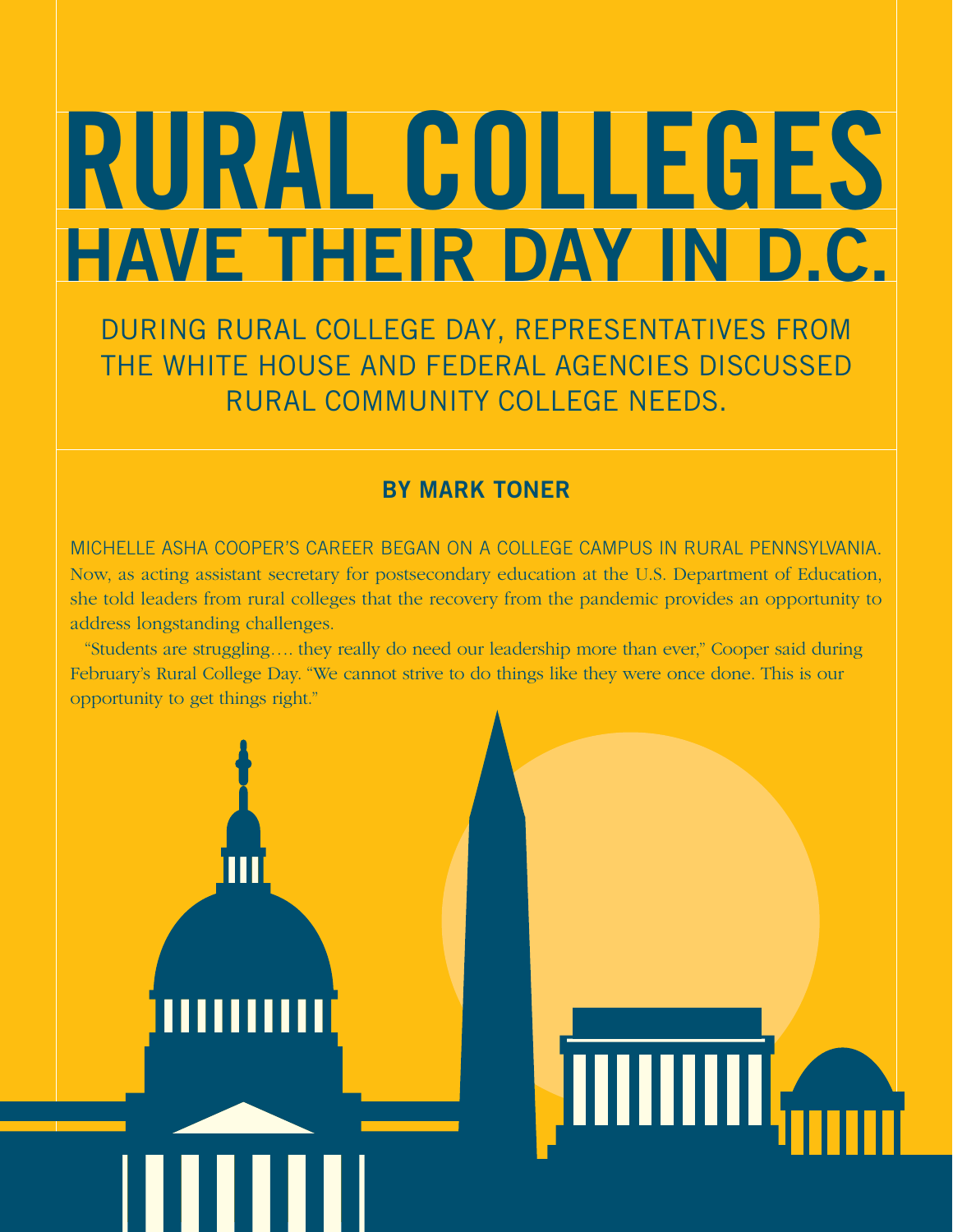

Clockwise from left: ACCT Chair James Cooksey; AACC Chair Richard Rhodes; Rural Community Colleges Alliance President Penny Wells; U.S. Department of Education Deputy Assistant Secretary of Higher Education Programs Michelle Asha Cooper; Chesapeake College Trustee Reza Jafari.

Held concurrently with the Community College National Legislative Summit and co-sponsored by ACCT, the American Association of Community Colleges (AACC), and the Rural Community College Alliance (RCCA) with support from the Bill & Melinda Gates Foundation, the event focused on the potential of community colleges to serve as hubs and connectors to drive an equitable economic recovery in rural areas.

"Rural communities are not just about education," said RCCA President Penny Wills. "As you know, we're about workforce development, economic development, and strengthening our whole communities."

Rural colleges are also often their region's largest employers and economic drivers in their own right, and many provided COVID services during the pandemic. The Rural College Day provided an opportunity for their leaders to meet with representatives from the White House, the U.S. Departments of Education and Agriculture, and the Appalachian Regional Commission. It also was part of broader efforts to identify the unique needs of rural institutions.

"It's critical we understand their successes and challenges," said ACCT Chair James Cooksey, a trustee at Moberly Area Community College in Missouri.

### An Emerging Agenda

Pairing the Rural College Day with NLS reinforced the power of advocacy by institutional leaders. AACC Chair Richard Rhodes pointed to Texas, where the vast majority of the state's community college districts serve rural communities.

"Do you know who makes the biggest impact on our legislators?" asked Rhodes, who is president of Austin Community College. "It's our rural community colleges. It shows."

Federal officials agreed. U.S. Department of Agriculture Deputy Undersecretary for Rural Development Justin Maxson recalled his time working with economic development in Kentucky. "Some of the strongest partners at the table were consistently rural community colleges," he said. "That still resonates with me."

Senior adviser to the Secretary of Education Amy Loyd also stressed the impact of rural community colleges. "We know that

rural America is the heart of our country… and there are no greater assets in rural communities than our community colleges," said Loyd, who has been nominated to serve as assistant secretary for the Office of Career, Technical, and Adult Education (OCTAE) at the U.S. Department of Education. "You are dedicated and deeply rooted in your communities, you are tireless advocates for your students, you are innovators, you create solutions to longstanding challenges, and we are committed to listening and partnering with you."

Federal officials outlined the impact of COVID relief funds to date and outlined in broad strokes emerging federal policy targeted at rural communities. Acknowledging that the federal government has historically underinvested in rural development, Maxson said the administration "understands it's their job to step into that void and do things that make a difference."

Speakers said that rural communities are a key part of the Biden Administration's goal of ensuring that underserved populations are supported more equitably. Rural communities also will be a central focus in efforts to support the ongoing economic recovery from the pandemic, with investments in infrastructure improving economic opportunities and, over a larger timeframe, addressing climate change through workforce development in areas such as green energy.

"Rural development is a critical part of our priorities," said Will McIntee, associate director of the White House Office of Public Engagement.

The American Rescue Plan included several programs focused on rural communities, including support to healthcare providers, funding for COVID testing and vaccination, increased benefits through such programs as the child tax credit, support for small businesses and farmers, and the expansion of broadband and programs to make Internet access more affordable. The subsequent infrastructure bill represents "a generational investment in our rural communities," McIntee said, including further broadband investments, repairs to existing infrastructure, and longer-term goals such as building resilience to climate change and extreme weather.